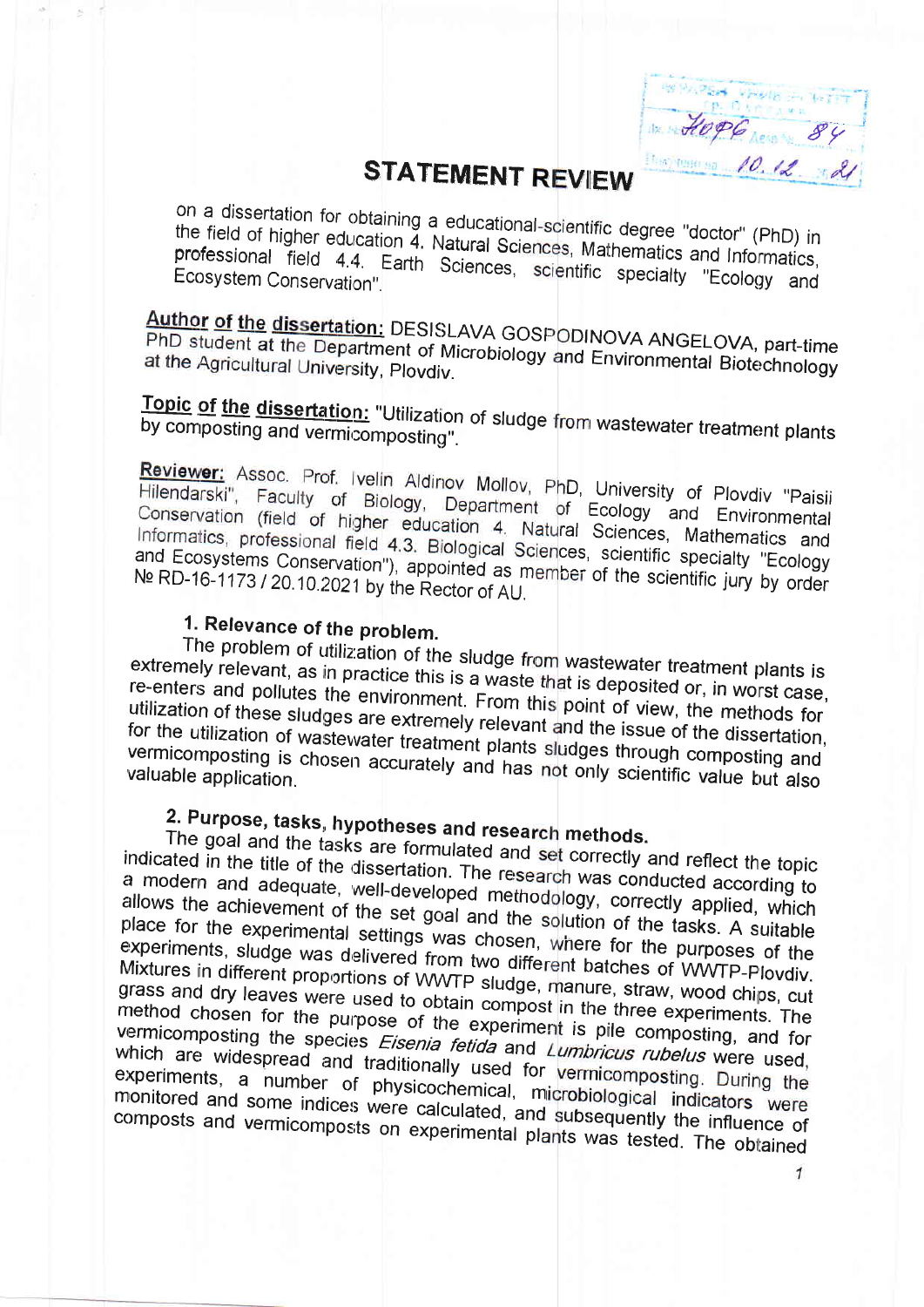results are appropriately processed by mathematical methods and statistical

# 3. Visualization and presentation of the obtained results.

The results presented in the dissertation work follow the logical sequence and correspond to the set goal and tasks. They are presented on 158 pages, illustrated with the help of 23 tables and 85 line and bar graphs, which also present the results of statistical data processing. The presented results are completely sufficient in volume and discussed and analyzed in detail.

## 4. Discussion of the results and used literature.

The obtained results show that the combination of composting followed by vermicomposting leads to a satisfactory level of decontamination of the substrate, shortens the time for stabilization of the organic matter and produces a product with desired characteristics, faster than each of the two processes carried out independently. The combination of different biowastes in all three experiments resulted in quality compost, and in addition, the transformations in the vermicomposting process with the species Eisenia fetida and Lumbricus rubelus lead to improved quality of the final product. As a result, the final product of the combined biological treatment by composting followed by vermicomposting satisfies the state requirements for use in agriculture as compost or organic soil

A total of 10 conclusions have been formulated, which also follow the set goals and objectives and correctly reflect the obtained results.

The literature used in the dissertation includes 481 titles (471 in Latin characters and 10 in Cyrillic characters). The literature review is detailed and adequately reflects what has been done so far on the issues of the dissertation.

## 5. Contributions to the dissertation.

The combined treatment of WWTP sludge presented in the dissertation has not been done in our country so far. It has the potential to offer a solution to an existing waste management problem, such as sludge utilization. The following scientific and scientific-applied contributions can be mentioned: scientific contributions - models for the utilization of WWTP sludge in agriculture have been developed; an approach has been established to reduce the concentration of heavy metals from WWTP sludge in co-treatment; a way has been established to reduce the loss of organogenic elements in the final products by returning the infiltrate to the system by spraying, in the case of sludges with low content of metals; scientific and applied contributions: improvement in vermicomposting technology has been made; the developed technology for recycling of WWTP sludge is successfully applied and as a result the composted sludge amounts to about 1050 tons per year, and the obtained in situ vermicomposts meet the requirements for compost product set in the Ordinance on separate collection of biowaste and treatment of biodegradable waste from